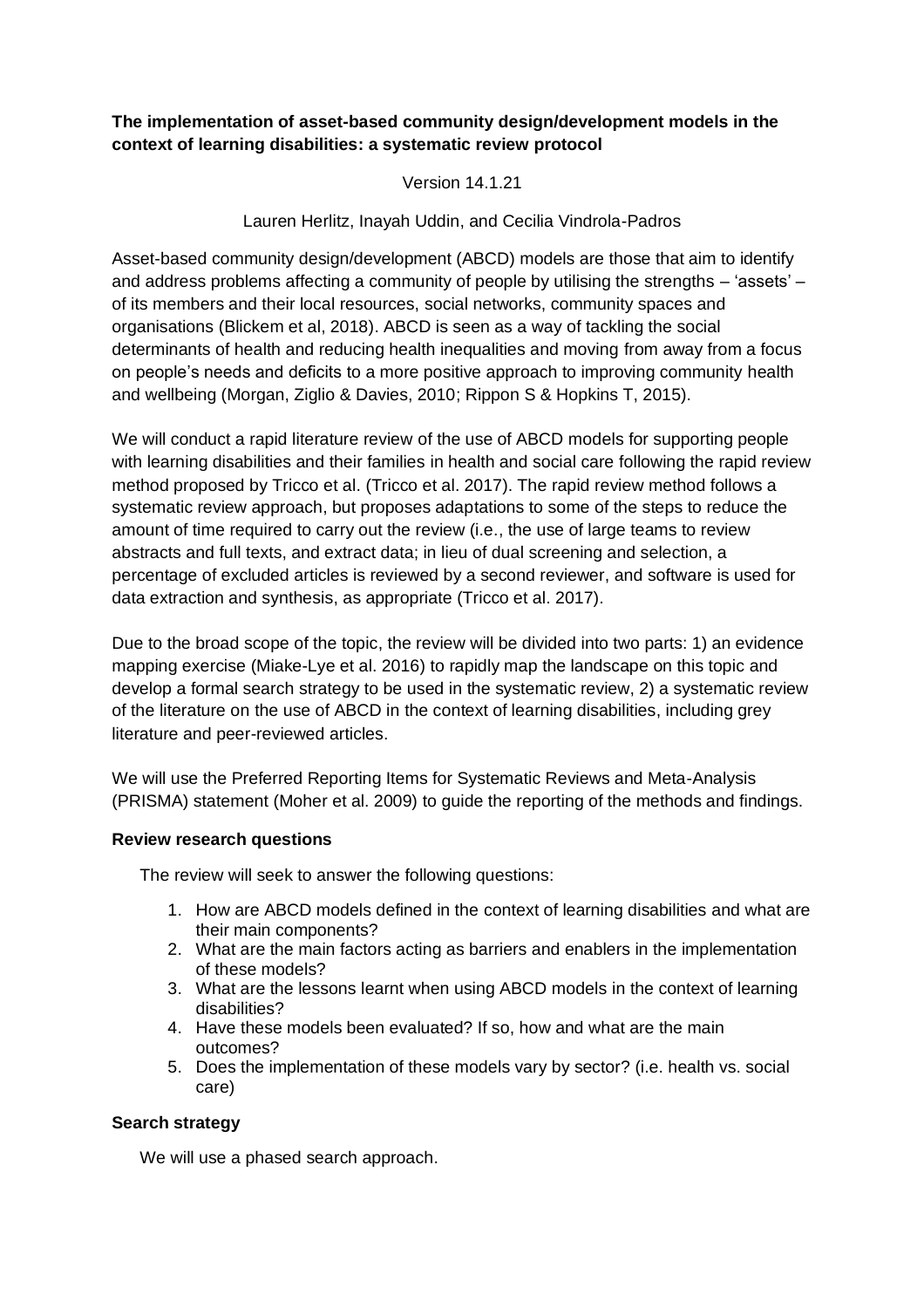### Phase 1 (evidence mapping)

The first phase will be broad and include a series of search waves where we gradually add search terms based on the keywords used in the literature we identify. Appendix 1 includes the strategies used for the waves carried out to date. These searches have been carried out on Web of Science and TRIP to capture peer-reviewed articles and grey literature.

### Phase 2

The second phase will be targeted and use the search strategy developed in phase 1. We will conduct a review of published literature using multiple databases: Pubmed CINAHL PLUS, PsychInfo, ProQuest Social Science, TRIP and Web of Science. Results will be combined into Rayyan and duplicates will be removed. The reference lists of included articles will be screened to identify additional relevant publications.

### **Selection**

Following rapid review methodology, one researcher will screen the articles in the title phase, and a second reviewer will cross-check 20% of exclusions in the abstract and fulltext phases. Disagreements will be discussed until consensus is reached.

The inclusion criteria used for study selection will be:

1) focus on the implementation of ABCD model in an organisation or service setting,

2) focus on the context of learning disabilities, defined as "a reduced intellectual ability and difficulty with everyday activities – for example, household tasks, socialising or managing money – which affects someone for their whole life," (MENCAP n.d.).

3) report on the findings of empirical studies and/or including information on implementation and/or evaluation, and

- 4) published in English,
- 5) published from 1990 onwards.

Studies focused on co-production/co-design/participatory design for research purposes or to develop educational or psychosocial interventions will be excluded.

#### **Data extraction and management**

The included articles will be analysed using a data extraction form developed in REDCap (Research Electronic Data Capture). The form will be developed after the initial screening of full-text articles. It will then be piloted independently by two researchers using a random sample of five articles. Disagreements will be discussed until consensus is reached. The data extraction form will be finalised based on the findings from the pilot.

## **Data synthesis**

Data will be exported from REDCap and the main article characteristics will be synthesised. The information entered in free text boxes will be exported from REDCap and analysed using framework analysis (Gale et al. 2013). The initial categories for the framework will be informed by our research questions but we will also be sensitive to topics emerging from the data.

#### **Quality assessment**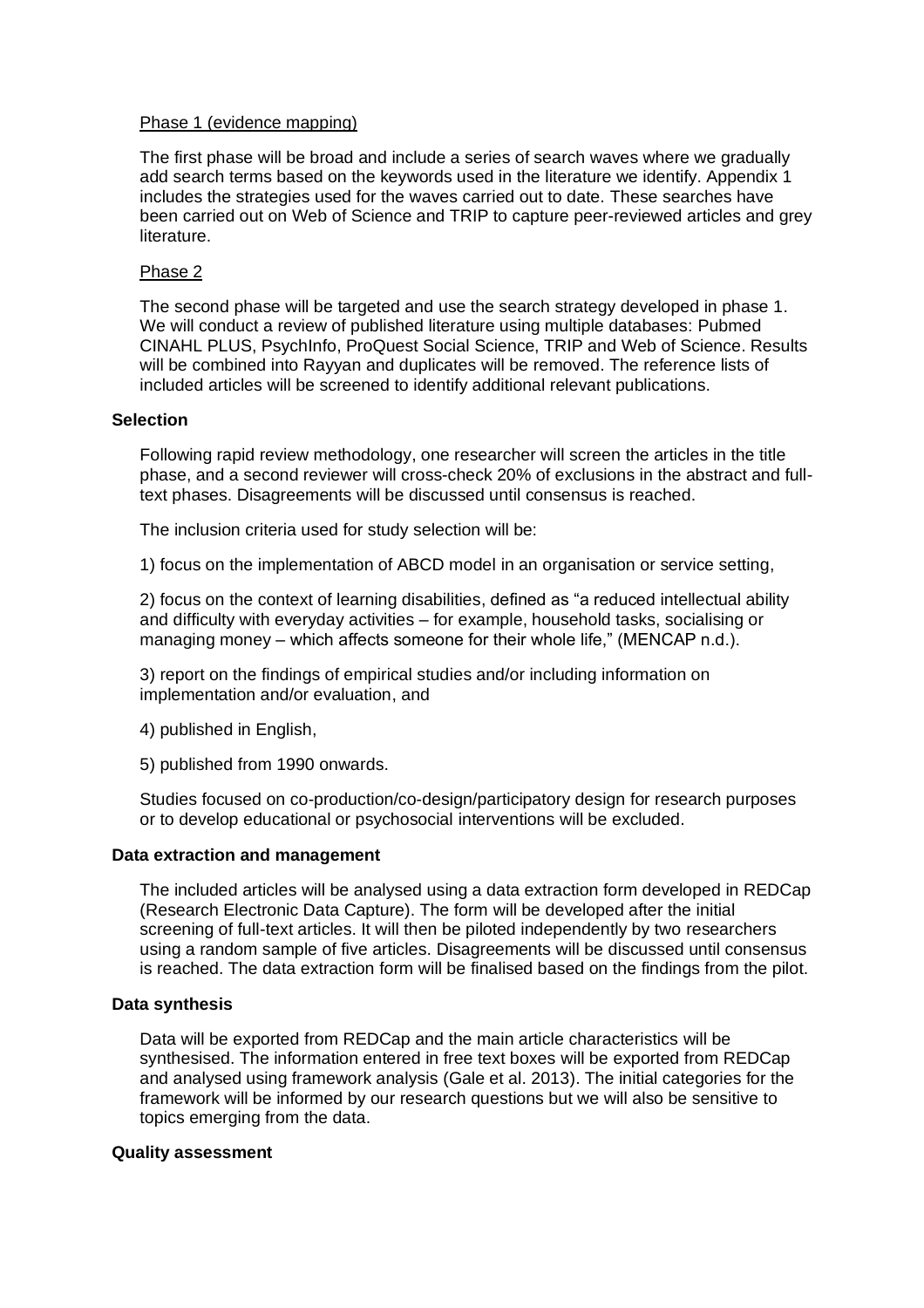We will use the Mixed Methods Appraisal Tool (MMAT) to assess the quality of the articles published in peer-reviewed journals and the AACODS will be used for grey literature (Pace et al. 2012). Two researchers will rate these articles independently. In cases of disagreement, the raters will discuss their responses until consensus is reached. Inter-rater reliability will be calculated using the kappa statistic (Landis and Koch 1977).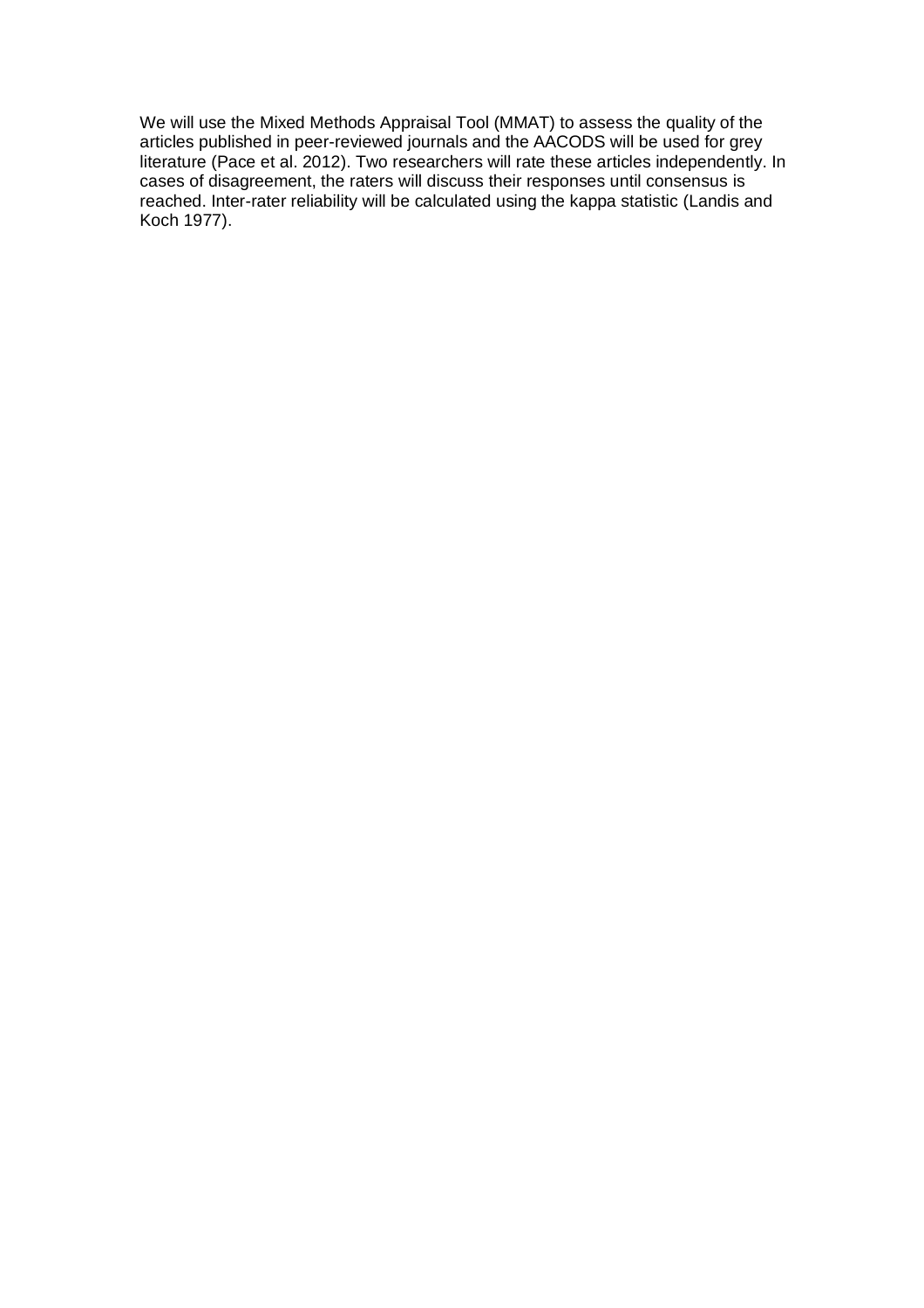## **References**

Blickem C, Dawson S, Kirk S, Vassilev I, Mathieson A, Harrison R, Bower R, Lamb J. What is asset-based community development and how might it improve the health of people with long-term conditions? A realist synthesis. SAGE Open 2018: 1-13. doi: 10.1177/2158244018787223

Gale N, Health G, Cameron E, Rashid S, Redwood S. Using the framework method for the analysis of qualitative data in multi-disciplinary health research. BMC Medical Research Methodology 2013; 13:117.

Landis JR, Koch GG. The measurement of observer agreement for categorical data. Biometrics. 1977;33:159.

MENCAP (n.d.). What is a learning disability? [Online] < [https://www.mencap.org.uk/learning-disability-explained/what-learning-disability>](https://www.mencap.org.uk/learning-disability-explained/what-learning-disability) [Accessed 14 January 2021]

Miake-Lye, I., et al. What is an evidence map? A systematic review of published evidence maps and their definitions, methods, and products. Systematic Reviews 2016 5: 28.

Moher D, Liberati A, Tetzlaff J, Altman DG. Preferred reporting items for systematic reviews and meta-analyses: the PRISMA statement. BMJ 2009; 339: 332-336.

Morgan A, Ziglio E, Davies M. Health assets in a global context: Theory, methods, action. New York, NY: Springer Science & Business Media; 2010.

Pace R, Pluye P, Bartlett G, et al. Testing the reliability and efficiency of the pilot Mixed Methods Appraisal Tool (MMAT) for systematic mixed studies review. Int J Nurs Stud. 2012;49(1):47-53. doi:10.1016/j.ijnurstu.2011.07.002

Rippon S, Hopkins T. Head, hands and heart: asset-based approaches in health care. London: The Health Foundation; 2015

Tricco A., et al. Rapid reviews to strengthen health policy and systems: A Practical Guide. World Health Organization; 2017.